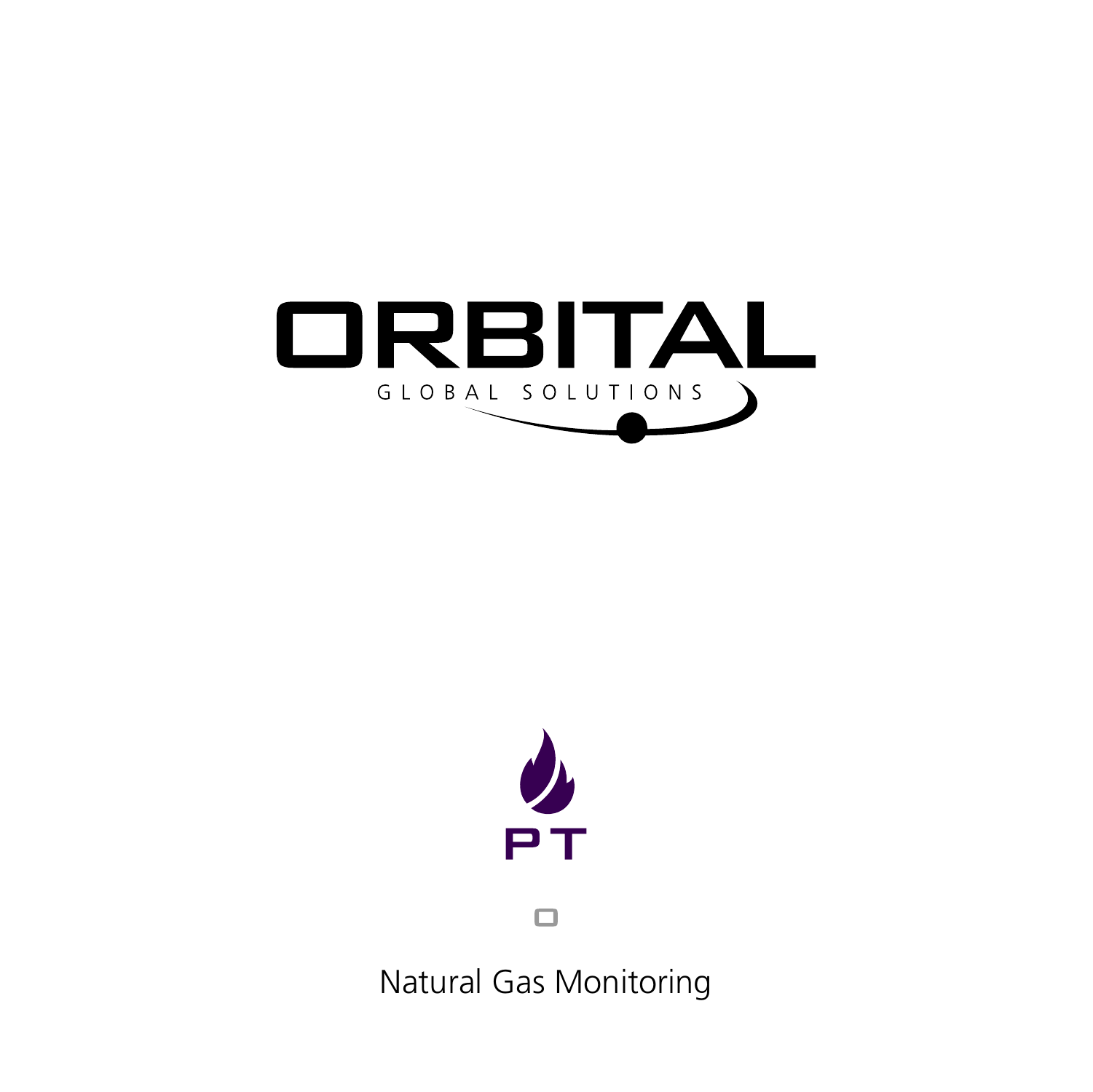## Natural Gas properties measurement – Overview

# GasPT – Changing the standards for gas quality measurement

The customary method for determining the properties of Natural Gas has traditionally been Gas Chromatography (GC). This time tested methodology is a versatile and historically established technology, however, its conservative format has rooted a number of issues and problems:

The instrument itself requires substantial infrastructure commitments to function well:

- A large sampling train to eliminate contaminants, control pressure and regulate temperature.
- Carrier and calibration gases to operate and validate the instrument
- A large cubicle or kiosk (usually involving the installation of a concrete base) that frequently requires a HVAC system and safety monitoring due to the storage and use of flammable and hazardous gases
- Gas chromatographs are complicated instruments which usually contain valves, columns and detectors within an oven and a small computer to process the data. This requires continuous monitoring and maintenance by specialist staff.

Recently, great strides have been made in the miniaturization and simplification of the technology; however, even the newest gas chromatographs still need local cylinder gases and have frequent calibration intervals.

All this means that even a basic GC installation will require substantial capital investment, significant ongoing operational expenditure, demanding frequent highly skilled intervention for maintenance and upkeep.

The other major issue is speed of measurement – An extractive chromatograph sampling system can, when combined with the actual cycle time of the analyzer, have a response time approaching 20 minutes.

Obviously a lot can happen in this time with the potential for significant fiscal/ process cost especially relevant to combustion control/compressor applications and custody transfer. There is, therefore, a mismatch of energy accounting between the instantaneous gas flow data and the delayed measurement of energy content.

The issues surrounding traditional gas chromatography were identified, nearly two decades ago, by the UK's National Gas utility organization (British Gas) who undertook a substantial development program to design a new approach to gas properties measurement.

The criteria considered were:

- Compact design to reduce infra-structure demands.
- Low cost yet high accuracy and quality of measurement.
- Unmatched high speed real time measurement.
- NO maintenance, NO on-site calibration, NO carrier gases.
- Low installation costs and negligible utility requirements.
- Compatible with global natural gas mixtures.
- Low maintenance by nonspecialist staff.



Following years of development, testing and verification by Orbital and its gas industry partners the solution was found and is now available.

GasPT is a comprehensive, innovative and "game changing" instrument that provides astonishingly fast, accurate, real-time monitoring of physical properties such as Calorific Value and Relative Density etc. of Natural Gas.

It is an innovative yet proven technology with numerous installations across the world and has achieved all necessary safety standards.

"An extractive chromatograph sampling system can, when combined with the actual cycle time of the analyzer, have a response time approaching 20 minutes." "GasPT redefines the standards for fast, accurate and inexpensive measurement of Natural Gas quality and revolutionizes your ability to track the properties of your gas."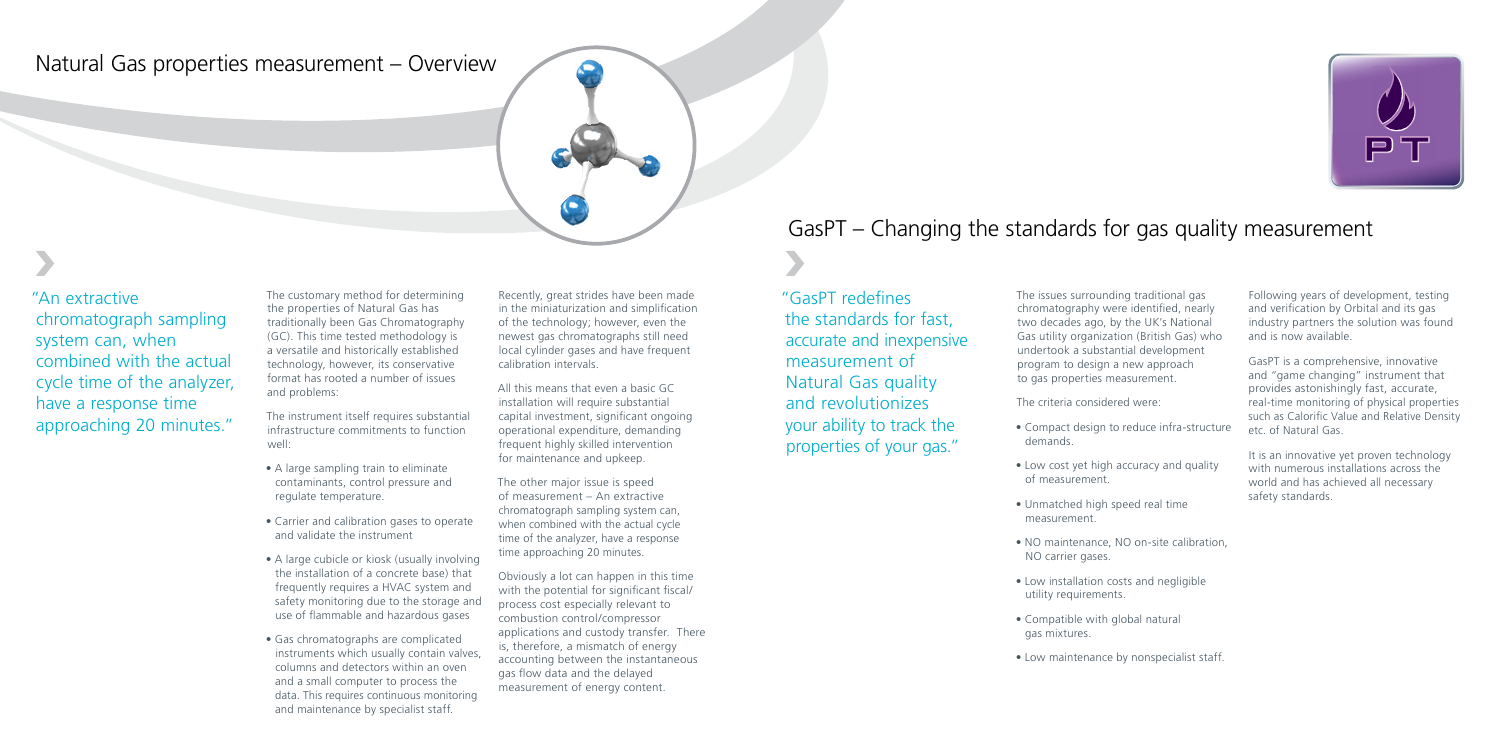GasPTi – An end to complicated and expensive gas chromatograph installations for energy determination in Natural Gas applications



# GasPTi – The advantage is clear

Early in development of GasPT we recognized that there was no point in taking a instrument with a response time measured in seconds and then integrating it into a conditioning system which added a lag time several orders of magnitude higher.

At this point we decided to engineer a new solution, which by using best practices and technology, would result in a product just as innovative as the GasPT unit itself.

With its combination of advanced technology, rapid response and high quality engineering GasPTi offers the end user substantial advantages over traditional chromatograph based systems:

- It's easy to use, easy to interface and **NO** technical support is needed on site.
- Reduced sampling uncertainty and enhanced analytical response means you are measuring gas quality as it happens **NOT** 20–30 minutes after the event hence, improved energy determination, volume correction and fiscal tracking.
- Small and constant sample path diameter, delivering a small and uncontaminated sample to the measurement equipment in seconds.
- Sample filtration by intelligent dynamic sample tip engineering rather than conventional filtration devices.
- Flexible Modbus based communications protocol ensures easy integration into any site data system.
- Reduced emissions as GasPTi uses only a fraction of the sample gas required for traditional techniques.
- Increased safety as there are no large cylinders of support gases, GasPTi is certified for hazardous area operation and the Vortex Elimination (VE) technology eliminates stressed welds on sample points/sample probe loss.
- Better control of your combustion/ compressor/turbine – GasPTi is fast enough and cost efficient enough to be a practical feed quality analyzer.



- 
- 
- Wide implementation range As GasPTi measures  $CO<sub>2</sub>$  it can be used on >95% of Natural Gas applications.
- Low site impact GasPTi can be mounted on the pipe (with fixed and retractable probe options) or remotely on a wall or post. It needs **NO KIOSK**, **NO CYLINDER STORE** and **NO HVAC** system.
- Low capital cost, lower installation cost and negligible running costs.
- **NO** calibration gas
- **NO** carrier gas
- **NO** cylinder storage or rental
- **NO** bi-annual maintenance or expensive technical support.

"We've taken the fast GasPT analyzer and using experience, innovative engineering and common sense produced the world's fastest system for Natural Gas properties analysis."

GasPTi has been designed by a team with over three decades of combined experience in analytical sampling systems and is a completely re-engineered approach to Natural Gas sampling and analysis. It is a complete, compact, low cost, integrated solution which can be flange mounted directly to the pipeline or onto a nearby wall or post.

GasPTi utilizes an innovative sampling techniques that eliminates the flaws found in conventional systems: dead legs, changes in cross-sectional area, threaded connections, Joule-Thompson cooling effect and increased sample volume due to filtration requirements.

GasPTi has only 2 components in the sample path and by design removes the need for expensive conditioning equipment, filters, pressure and flow control systems, long heated sample lines and a large cabinet/cubicle with HVAC.

The end user simply bolts the unit into position, connects the power and signal cables and GasPTi is ready to use.

There are **NO** carrier or calibration gases, **NO** civil works, few hazardous area limitations (GasPTi is certified for Zone 1 applications), **NO** specially trained personnel for installation and due to its very low power requirements **NO** large power installation is required.

GasPTi is more than a collection of components, from various manufacturers, assembled into a large, complicated and costly system. It is an evolutionary advance in sampling technology combined with an innovative and revolutionary analyzer to produce a low impact, low maintenance, highly accurate complete solution for Natural Gas properties measurement.

The use of experience, intelligent application of new technologies and a cohesive design strategy ensures GasPTi delivers all the property data that conventional systems can, in a fraction of the time, at a fraction of the cost and, by its nature in a more accurate manner.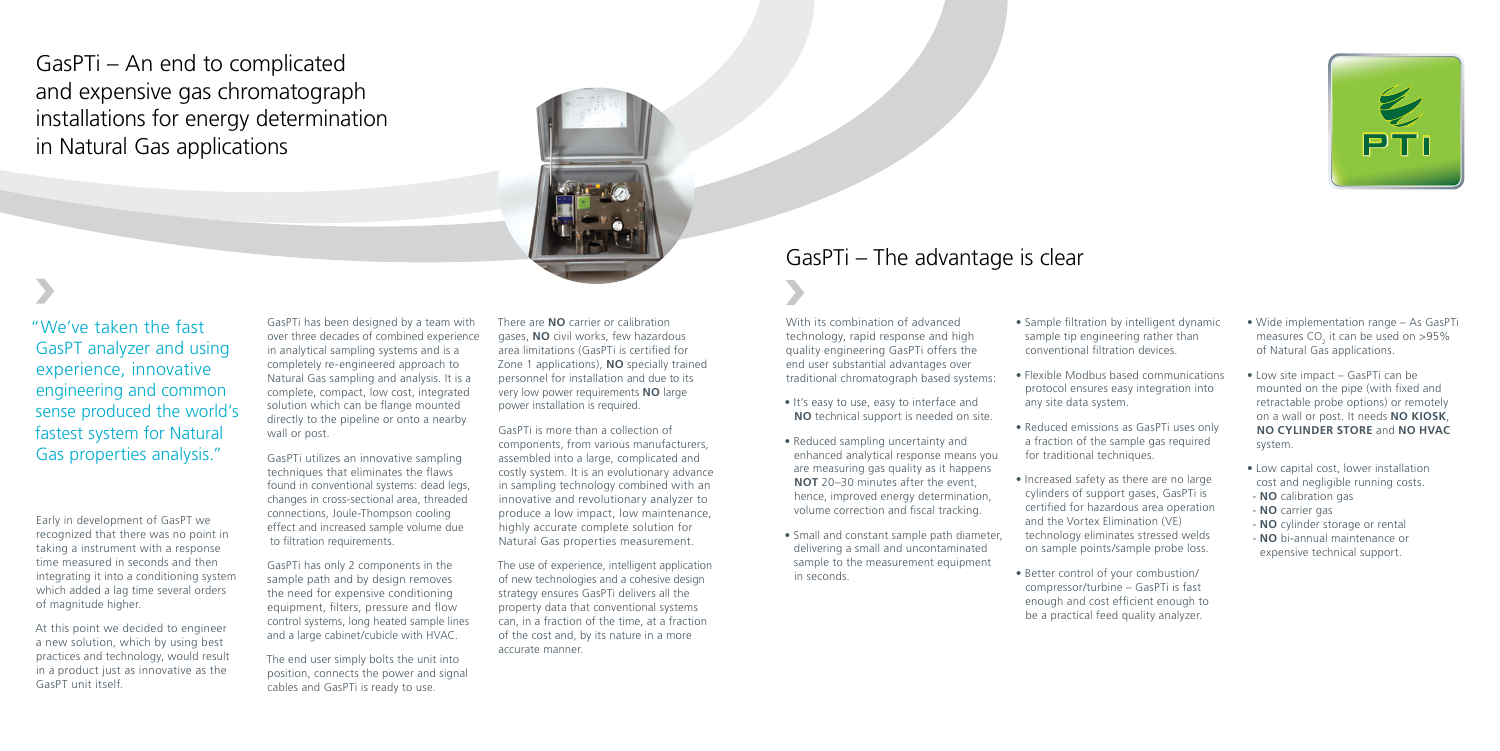# How it works GasPT and VE Technology – Faster by design



GasPTi features significant advancements in technology to:

- Eliminate vortex issues.
- Relegate uncertainty.
- Avoid Joule Thompson effect.
- Reject contamination.
- Shorten sampling time to a minimum.
- Reduce maintenance to a negligible level.
- Simplify communication between instrument and user.
- Improved pipeline safety by eliminating vibration and the resultant stress fractures associated with probes and thermowells.

GasPTi utilizes patented technology at the extraction point which precludes the influence of the Kármán vortex effect and features a unique aerodynamic tip to actively reject particles/aerosols and contamination. This allows us to use an extremely narrow sample path which minimizes sample transit.

Our filtration, pressure and flow control unit can accept any pressure up to 100 Bar and then cuts it to the 30mbar required by GasPT. This unit is heated to completely eliminate the Joule Thompson effect which would cause the formation of ice and loss of C6+ hydrocarbons in the sample.

The use of VE technology also has added a significant environmental benefit as we need to sample less gas than any other system wishing to match GasPTi's response time.

Patented VE Technology at the point of extraction –

Helical strakes eliminate Kármán vortex street effect

Electro polished aerodynamic tip actively rejects contamination

Low volume sample extraction with polished internals ensures a small representative, high speed sample is passed into the analysis system





"From the point of measurement to the control room – Orbital have, by utilizing VE technology, engineered the GasPTi system to complement the high speed properties of the GasPT analyzer."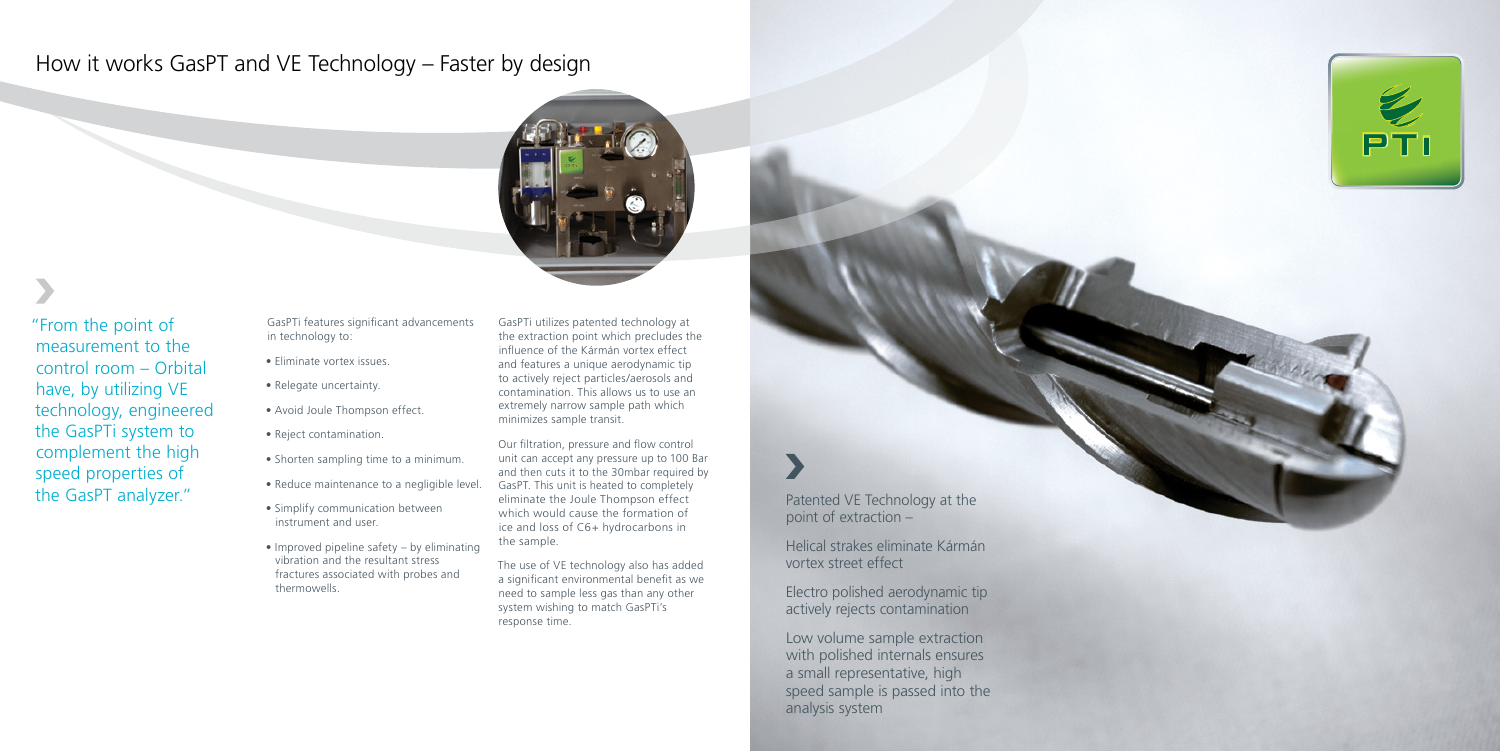## GasPTi – Future proof and Flexible

Unlike others – from its inception GasPT has been developed specifically for Natural Gas applications.

Using innovative, unique and evolutionary technologies GasPTi measures, across the complete range of Natural Gases the physical properties of the gas mixture and derives the following effective criteria:

Methane, Ethane, Propane, Nitrogen and the measured Carbon Dioxide.

From this simplified gas mixture the system then utilizes the standard ISO6976 gross characterisation method to calculate the gas quality parameters –

Calorific Value (CV), Relative Density (RD), Wobbe Index (WI) and Compression Factor (Z).

If you are a systems integrator or wish to incorporate GasPT technology into an existing system we can supply GasPT on an instrument only basis together with any relevant support equipment.

In any gas analysis system the most significant factor affecting accuracy and response is the design of the sampling train. Orbital has applied key design parameters based upon three decades of experience with gas analysis systems in some of the most arduous and demanding of applications.

We integrate this remarkable instrument into a thoroughly developed and comprehensively specified sampling system which has been designed to eliminate all the traditional drawbacks of extractive chromatography. It has the added benefits of accurate real time analysis, low Total Cost Ownership, reduced environmental impact and increased safety of operation.





"The energy networks of the 21st century will depend on conventional and unconventional gas sources. GasPTi is ready for this challenge now."

## Components and solutions



### **GasPT**

### **Complete solutions**

We supply, integrate and install a wide range of analyser types including: Gas Chromatographs, UVF/CLD, FID, TCD, NDIR, Laser, Ultrasonic, Paramagnetic & Electrochemical.

These instruments have been utilised by Orbital in literally thousands of applications and sites for the determination of gas properties in industries including:

- Process control.
- Fiscal Metering.
- Power Generation.
- LNG Ballasting.
- MCERTS/CEMS applications.
- Bio-Gas/Bio-Methane.
- GS(M)R compliance.
- Marine pollution control and engine management.
- Natural Gas quality.

"Orbital can supply GasPT and VE Technology as stand alone products or integrated into a package. For more information please visit our website."



### **VE Technology®**

VE (Vortex elimination) Technology is not just for use with GasPTi as the unique and patented design makes it suitable for use with any in-situ or extractive measurement.

If you have issues with an existing installation the answer may be VE technology. Similarly, it can be used for simple thermowells and pressure measurement in aggressive environments. Find out more about VE Technology here – www.vetechnology.co.uk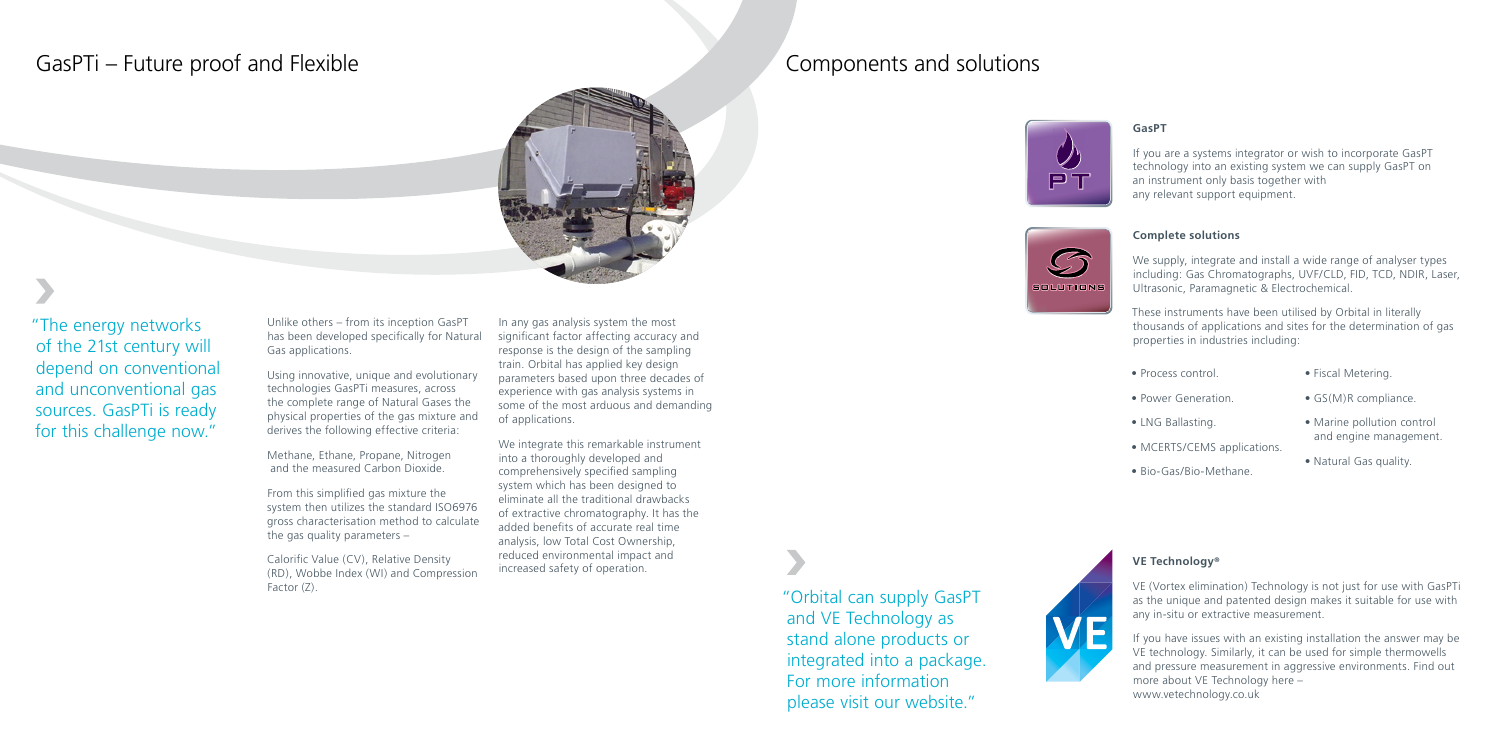

# Where to use GasPTi

![](_page_5_Picture_1.jpeg)

GasPTi is suitable for any application that needs to determine the key parameters of Natural Gas. It can operate in any environment, is suitable for safe and hazardous area use and can communicate with any local/remote telemetry communications system or protocol.

Typical applications for GasPTi include:

- Analysis of Natural Gas in power plants
- For quality control
- For turbine optimization.
- Analysis of Natural Gas for control, blending and custody transfer across gas transmission and distribution networks.
- Pipeline monitoring.
- Analysis of Natural Gas for large volume users who wish to optimize process or combustion – Glass manufacture, Heat treatment, Brickworks (kilns), Fibre Glass manufacturing.
- Offshore platforms production monitoring.
- Determination of gas quality at storage sites.
- Analysis of Natural Gas for quality control, development and product performance – turbine manufacturers, gas appliance manufacturers.
- Analysis of Bio-Natural Gas in preprocessing plants.
- Existing gas chromatograph systems – performance checking and validation.
- Analysis of Natural Gas in liquefaction and regasification plants (LNG Regasification and Storage).
- Marine safety applications for bulk LNG transportation and LNG driven marine engines.
- Determination of calorific value on compressors or gas transfer stations.
- Gas blending and ballasting.
- Analysis of calorific value in Natural Gas preparation plants.

"Fast, flexible and cost efficient – Like no other GasPTi offers real time data about your gas which produces reduced uncertainty, improvements in safety and tangible fiscal benefits."